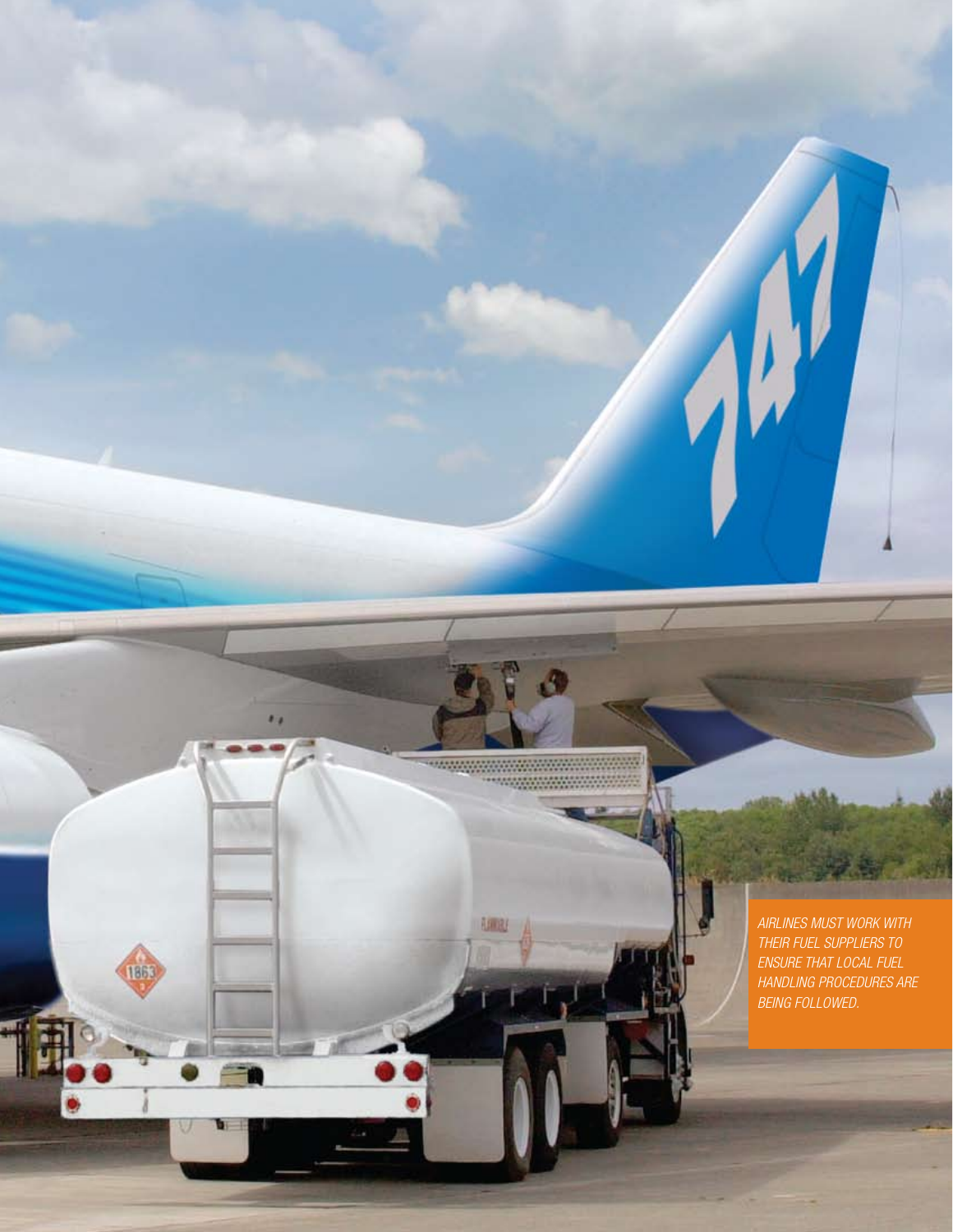# *Engine Fuel Filter* Contamination

By Michael Jones Senior Service Engineer, Propulsion

Dirty fuel is the main cause of engine fuel filter contamination. Although it's a difficult problem to isolate, airlines can take steps to deal with it, including auditing fuel suppliers to ensure that they are following applicable fuel handling requirements and replacing engine fuel filters more often.

Fuel contamination can take many forms, but the result is often the same: a fuel filter bypass indication that may cause delays if the pilot elects to return to ground or divert to have the fuel filter inspected or replaced. This article addresses contamination of the engine fuel filter.

### Background

In 2003, the International Air Transport Association (IATA) Technical Fuel Group formed a team comprising airlines, airframe manufacturers, and fuel suppliers to study the reasons behind an increase in the number of reported fuel filter impending bypass indications and more frequent filter replacements being reported by airlines. The team examined many reports of contaminated fuel filters but could not determine a single cause of the

problem. The majority of the fuel filters examined were filled with silicates (i.e., dirt), sulfates, iron oxide (i.e., rust), and salts (see fig.1). The team could not draw a specific conclusion but suspected that the contamination was being uplifted with the fuel. The team also suspected that the fuel technically would pass the ATA 103 fuel handling specification for cleanliness.

An impending bypass indication will show when the differential pressure switch in the engine fuel filter is actuated (10.5 to 12.5 pounds per square inch on the CFM53-3 engine). On the Boeing 737, the FILTER light on the P5-2 panel and MASTER CAUTION indicator will illuminate when this differential pressure switch is actuated. The Boeing 757, 767, 777, and 747-400 will show an engine fuel filter message on the Engine Indicating and Crew Alerting System.

## Fuel Filter Bypass indication

Fuel filter bypass indications are required by the Federal Aviation Administration (FAA). In its publication *Airplane Turbofan Engine Operation and Malfunctions — Basic Familiarization for Flight Crews,* the FAA explains, "If the fuel filter at the engine fuel inlet becomes clogged, an impending bypass indication will alert the crew for a short while before the filter actually goes into bypass."

The filter and indication system are designed so that the mission can be completed under normal levels of particulate contamination in the fuel. Most impending bypass indications occur during the takeoff roll or climb because this is the phase of flight that typically has the highest fuel flow through the filter, and greatest delta pressure across the filter.

If a flight crew receives a fuel filter bypass indication during a flight, procedures do not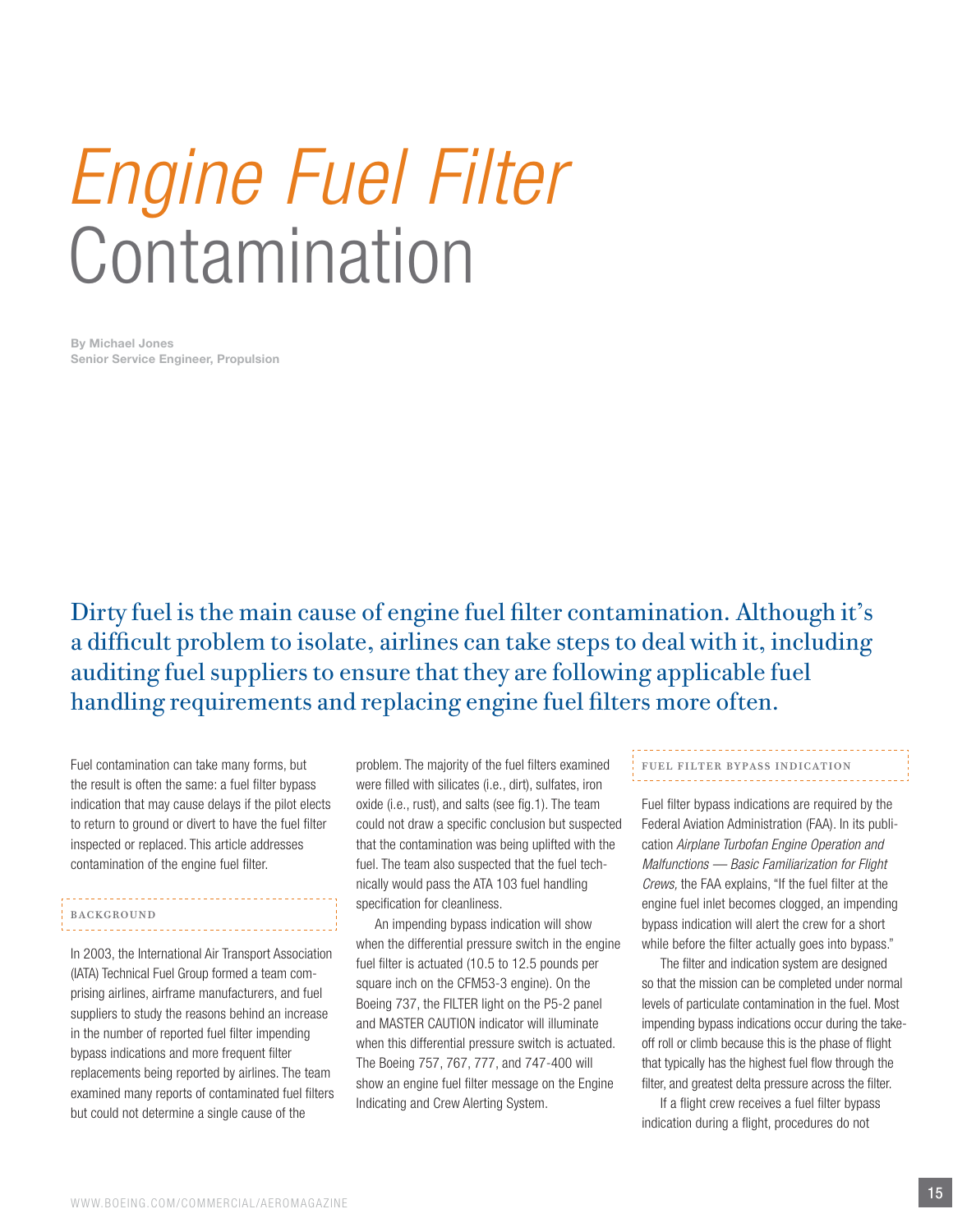CONTAMINATION TRAPPED BY A FUEL FILTER *Figure 1*

*A visual inspection of a fuel filter reveals a variety of contaminants.*

CONTAMINATed FUEL FILTER causes loss of porosity *Figure 2*

*When the engine fuel filter medium becomes clogged with contaminates, it loses its porosity, leading to a fuel filter bypass indication. This filter medium is loaded with silicates and sulfates.*

The individual particulates found on fuel filters are very small, often less than 1 micron in size. However, these particulates become bound together on the filter medium and filter screen.

specifically call for a diversion or return to airport. It is up to the flight crew to return to ground, divert, or continue with the flight. If there are adequate alternate airports along the route of flight, and only a single engine fuel FILTER BYPASS light is illuminated, with no abnormal operation, the captain may make the decision to proceed with the flight. A fuel FILTER BYPASS light with any abnormal engine operation should be cause for a diversion. In addition, an immediate diversion should be performed if *both* engine bypass lights are illuminated or have illuminated during the flight.

In any case, it's important to keep in mind that the alert is an *impending* bypass indication: the filter can still handle several more grams of material before the bypass valve opens and it is unlikely an actual filter bypass would occur during that flight. At this point, if contamination gets past the filter, it is possible for the engine to shut down. However, Boeing has not had any reports of an engine shutdown due to dirt contamination.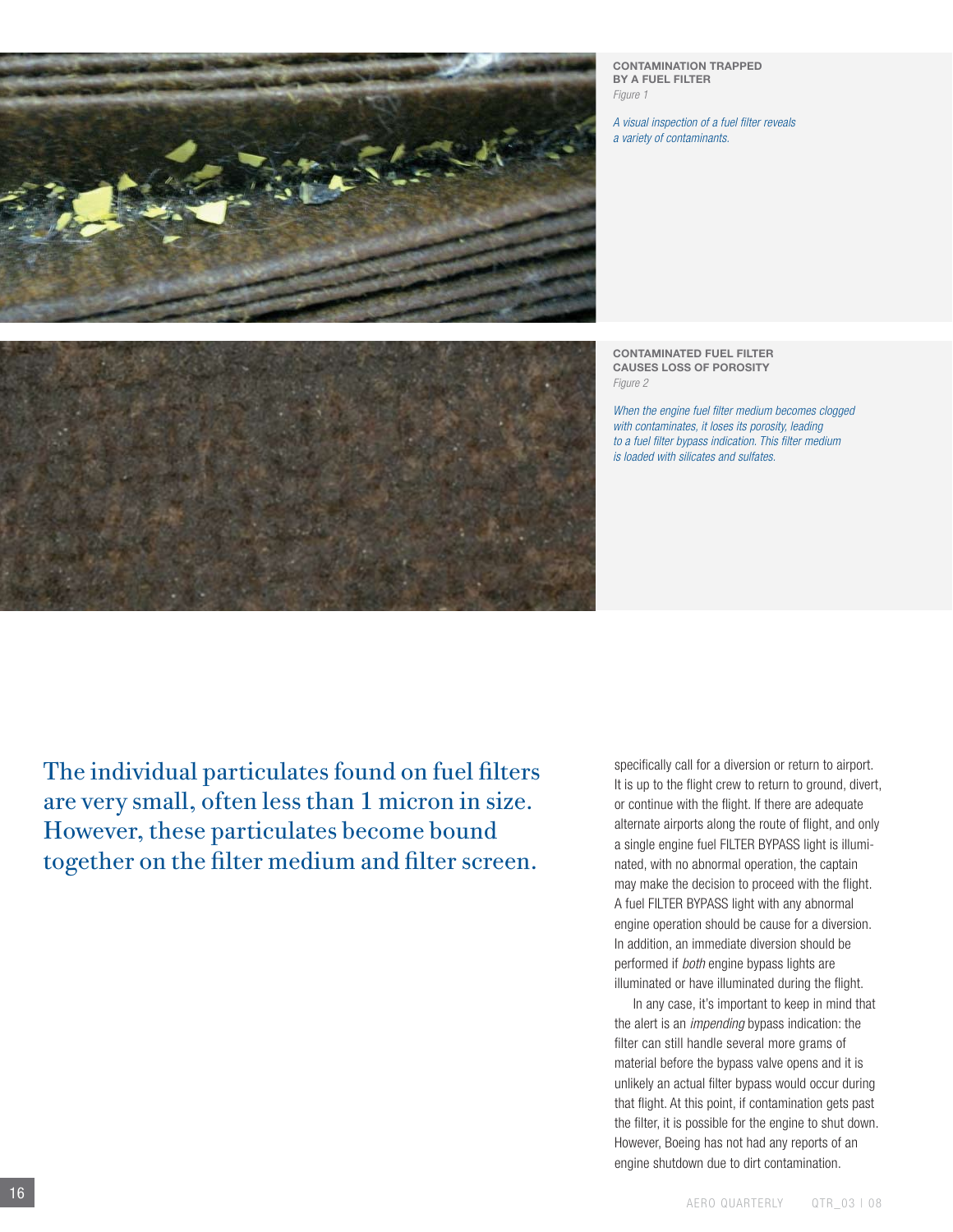Engine fuel filter outer screen at 30X magnification *Figure 3*

*This filter screen is contaminated with particulates and a gum residue.*



#### MICROBIAL CONTAMINATION IN A WING TANK *Figure 4*

*The brown-black debris on the bottom of this tank is made up of fungus and bacteria. Fuel microbial growth can clog fuel filters, causing the airplane fuel quantity indication system to read incorrect values, and eventually cause structural corrosion of the aluminum stringers and wing skin. Operators can greatly reduce the chance of microbial growth by draining water from airplane fuel tanks weekly and by testing for microbes annually.*



# Sources of contamination

Contamination can enter the airplane wing from either the uplifted fuel or through the fuel vent systems. Atmospheric dust storms could be contributing to filter contamination; however, Boeing has been unable to correlate engine fuel filter blockage with any airplane pneumatic system problems due to dust storms. If dust storms were contributing to filter contamination, Boeing would expect problems with the airplane bleed system or environmental control system packs.

The individual particulates found on fuel filters are very small, often less than 1 micron in size. However, these particulates become bound together on the filter medium and filter screen. Boeing believes that the sulfates, such as calcium sulfate dihydrate, which are water soluble and polar, are helping to bind these very small particulates together, preventing the material from passing through the filter. Filtration used in

fuel uplift vehicles is typically between 0.5 and 1 micron absolute.

Locating the source of engine fuel filter contamination can be very difficult. If an airport is in the process of building or modifying a fuel hydrant system, airlines should ensure that the system is properly flushed before it is put into use. Large quantities of relatively large particulates are an indication that the filtration at an airport is not adequate.

# Categories of contamination

An IATA Technical Fuel Group team is working to standardize the testing procedures for contaminated fuel filters. This procedure will be available from IATA later this year. One of the key efforts in this standardizing testing procedure was to categorize the types of contaminates found on a fuel filter. The IATA team has classified four categories of contaminants:

Category 1: Foreign Objects. This category is for any material found on the filter from a maintenance activity or degradation of the airplane or ground fuel system. Foreign objects include paint chips, paper, aluminum chips, sealant chips, composite materials, and O-rings and gasket materials (see figs. 2 and 3).

Category 2: Clays and Rust. Clays and dirt comprise very fine particulates that are black, brown, or reddish in color. They are most often associated with dirt in uplifted fuel. Poor filtration processes at airports is the most common source of the dirt. Rust is associated with oxidation of steel piping in either the uplift vehicle or the airport fuel distribution system.

Category 3: Gumlike Residues. This category is for shiny, slimy, jelly-like materials, including microbial contamination and oil and coke deposits (see fig. 4).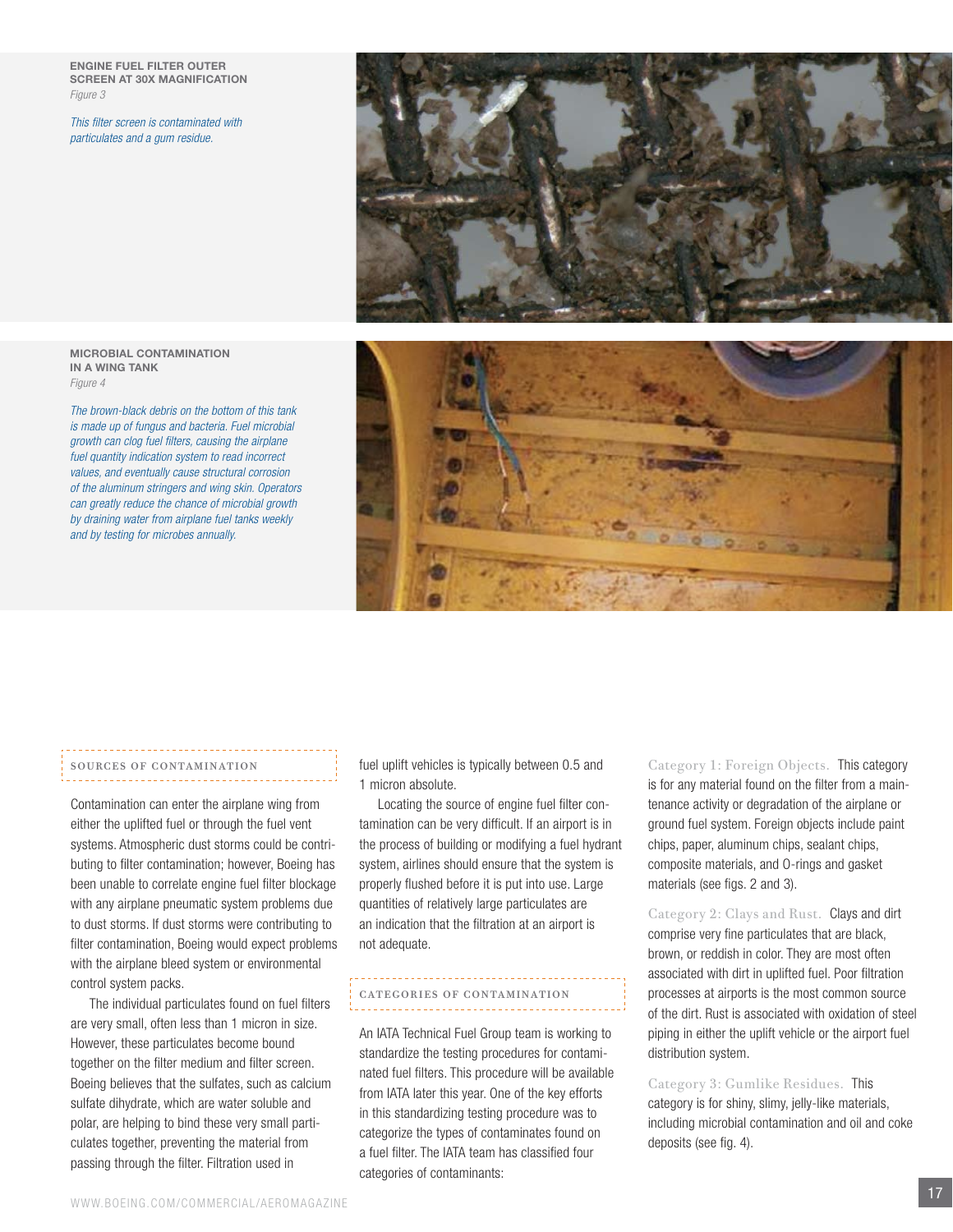| <b>FUEL FILTER</b><br><b>MAINTENANCE</b><br><b>RECOMMENDATIONS</b><br>Figure 5                                                                                           | <b>AIRPLANE MODEL</b>      | <b>RECOMMENDED FUEL FILTER MAINTENANCE</b>                                   |
|--------------------------------------------------------------------------------------------------------------------------------------------------------------------------|----------------------------|------------------------------------------------------------------------------|
|                                                                                                                                                                          |                            |                                                                              |
| These are the official<br>Boeing recommenda-<br>tions for scheduled<br>maintenance for fuel<br>filters, as cited in the<br>relevant Maintenance<br>Planning Data manual. | 717                        | No interval or check established                                             |
|                                                                                                                                                                          | 737 Classic                | 1C Check                                                                     |
|                                                                                                                                                                          | <b>Next-Generation 737</b> | Fuel filter replacement at 6,000 flight-hours (FH)                           |
|                                                                                                                                                                          | 747-400                    | Fuel filter replacement at 7,500 FH or 18 months<br>(whichever comes first)* |
|                                                                                                                                                                          | 757                        | Fuel filter replacement at 3,000 FH                                          |
|                                                                                                                                                                          | 767                        | Fuel filter replacement at 3,000 FH                                          |
|                                                                                                                                                                          | 777                        | Fuel filter inspection at 2,000 FH                                           |
|                                                                                                                                                                          |                            |                                                                              |

Category 4: Unknowns. This category includes anything not listed in the first three categories. These materials may require additional laboratory procedures to identify.

Almost every filter examined by Boeing and other laboratories contains the following contaminates:

- $\blacksquare$  Silicates, including clay and dirt with very small particulate sizes.
- $\blacksquare$  Sulfates.

BOEING

*Figure 5*

- s Salts, primarily sodium chloride and potassium chloride.
- $\blacksquare$  Iron oxides (rust from steel).
- $\blacksquare$  Aluminum chips (due to fuel tank maintenance).
- Tank primer (due to fuel tank maintenance).
- $\blacksquare$  Fibers (from rags left in the tank).
- Trace elements such as magnesium contained in soil.
- $\blacksquare$  Microbial contamination.

Less frequently, filters contain the following contaminates:

- Grease.
- $\blacksquare$  Glycols from cleaning fluids or wing de-icing fluids.
- Polymer from airport water monitors. (This polymer has been found on a number of engine fuel filters, but it is not known whether it has caused any problems with the engine fuel system.)

# Improved methods on the horizon

For many airlines, the current fuel filtration methods at airports are not adequate to prevent airplane fuel filter contamination for the replacement interval recommended by engine manufacturers. But new technologies are emerging that will provide more accurate assessments of the amount of particulates and water in uplifted fuel.

For example, in-line optical devices may be able to alert operators to potential problems with fuel contamination before the fuel is pumped into the airplane. These devices measure the index of refraction: if the fuel contains particulates or water, the index of refraction changes and the system will notify the airport ground crew to take action. It is anticipated that optical devices could detect particulates a few microns in size while fuel is